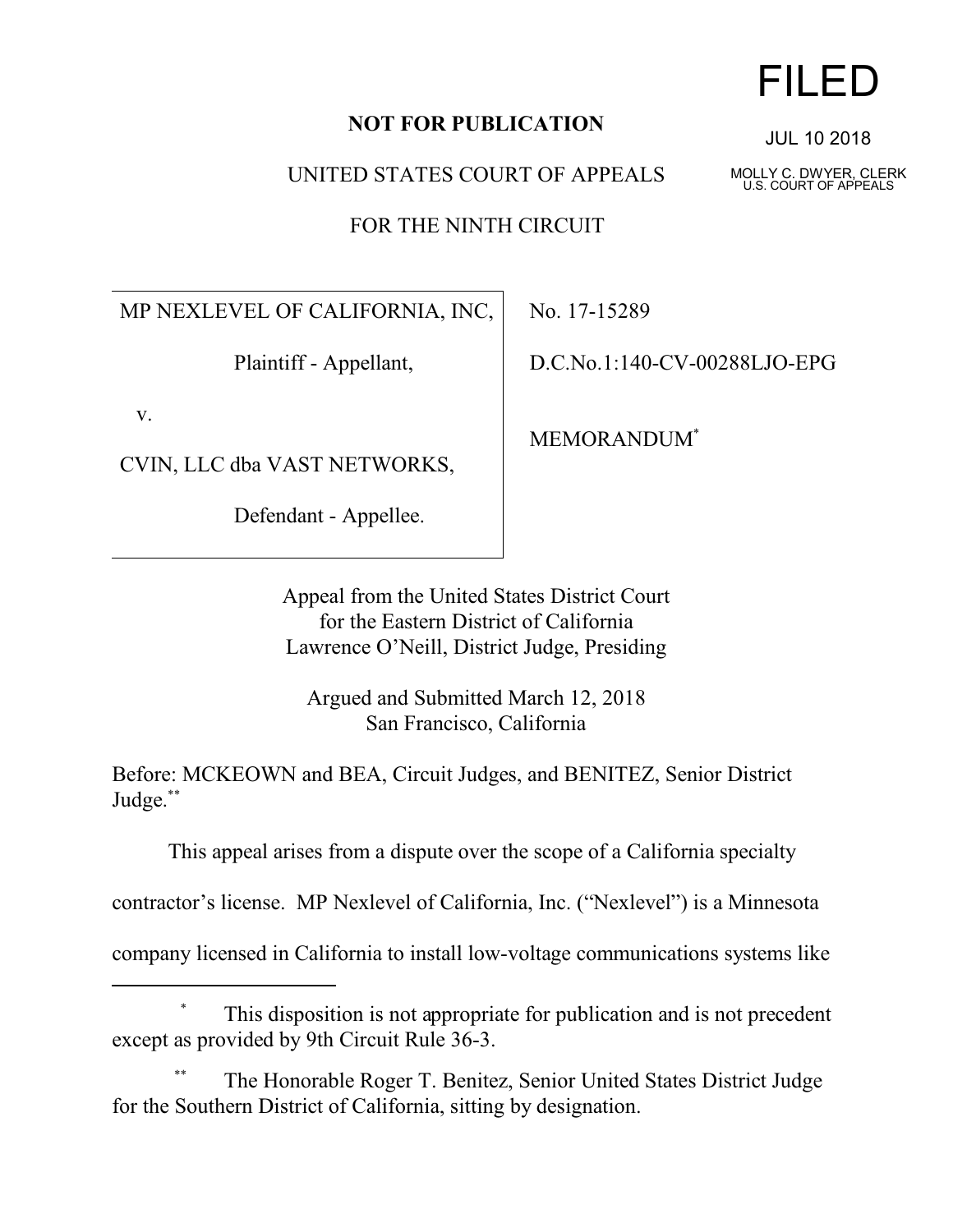telephone and cable lines. CVIN LLC ("CVIN") received a grant to design and construct a fiberoptic internet network throughout the Central Valley of California. Nexlevel contracted to excavate, trench, drill, and construct underground conduit to carry the fiberoptic cables ("Phase One"). Nexlevel was not contracted to actually insert and connect the fiberoptic cables to complete the installation of the fiberoptic systems themselves ("Phase Two"). Nexlevel completed the contracted Phase One work. CVIN did not pay Nexlevel for that work.

Nexlevel initiated the instant action against CVIN, claiming, among other things, breach of contract. CVIN claimed, in turn, that Nexlevel was not entitled to payment because Nexlevel was not licensed to perform the Phase One work.

The district court agreed with CVIN. The district court found that the Phase One work was neither within the scope of Nexlevel's license to install low-voltage communications systems, nor was it incidental or supplemental to the installation of such systems. The district court granted summary judgment in favor of CVIN. We have jurisdiction under 28 U.S.C. § 1291, and we reverse.

Summary judgment rulings are reviewed de novo. *Branch Banking & Tr. Co. v. D.M.S.I., LLC*, 871 F.3d 751, 759 (9th Cir. 2017). We also review de novo the district court's interpretation of state law. *Paulson v. City of San Diego*, 294 F.3d 1124, 1128 (9th Cir. 2002). "When interpreting state law, we are bound to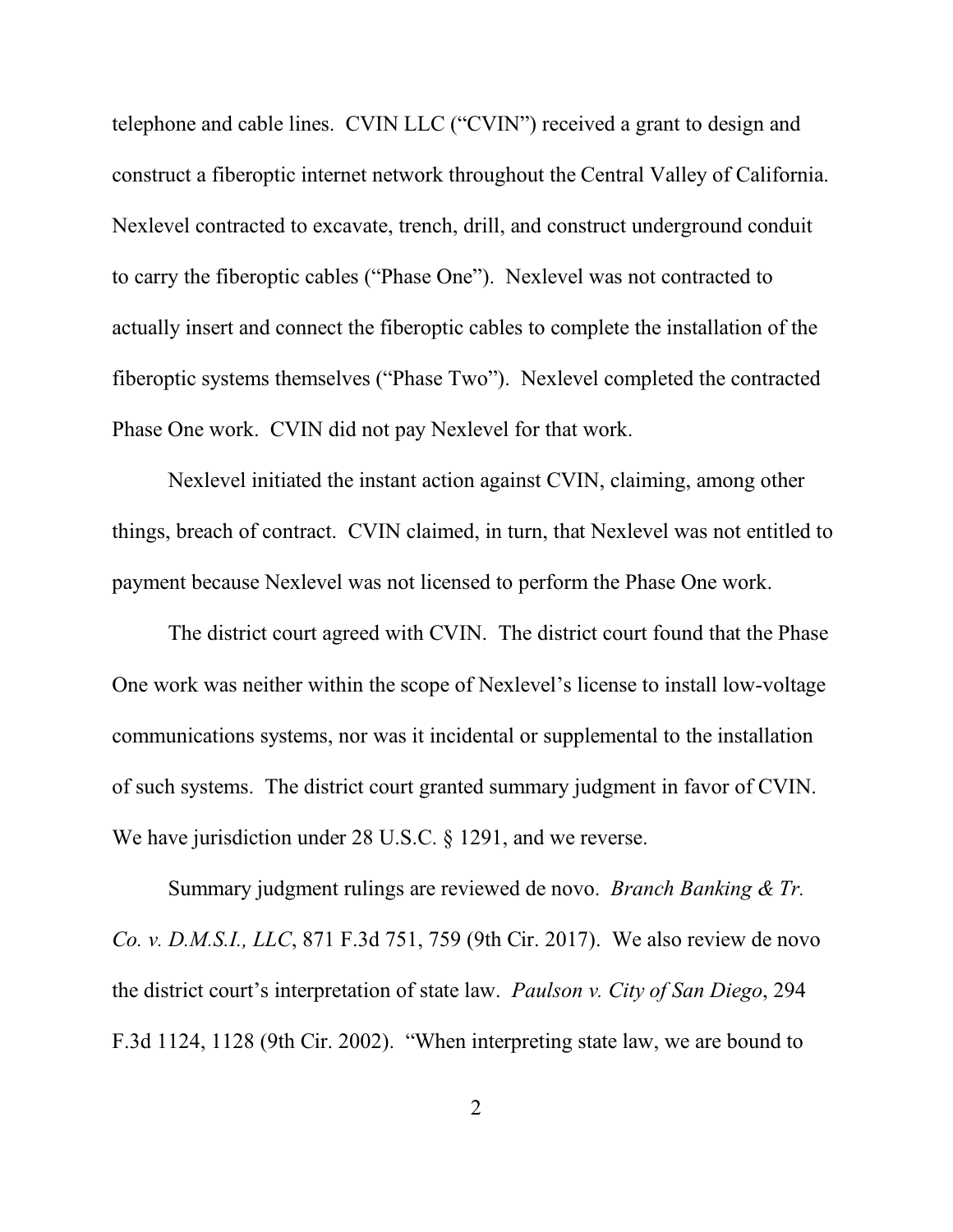follow the decisions of the state's highest court." *Id.* However, "[w]hen the state supreme court has not spoken on an issue, we must determine what result the court would reach based on state appellate court opinions, statutes and treatises." *Hewitt v. Joyner*, 940 F.2d 1561, 1565 (9th Cir. 1991).

In California, a contractor who performs unlicensed work is not entitled to recover payment for that work. Cal. Bus. & Prof. Code § 7031(a). However, a specialty contractor may perform and recover payment for work that "is 'incidental and supplemental' to the work for which a specialty contractor is licensed if that work is essential to accomplish the work in which the contractor is classified." Cal. Code Regs. Tit. 16, § 831.

Here, Nexlevel was licensed under a C-7 Low Voltage Systems Contractor specialty license ("C-7 License"). A C-7 licensed contractor "installs, services and maintains all types of communication and low voltage systems which are energy limited and do not exceed 91 volts." Cal. Code Regs. Tit. 16, § 832.07.

The parties agree that fiberoptics systems qualify as "low voltage systems" under a C-7 License. There is no clearly controlling California Supreme Court law on whether the construction and installation of conduit for fiberoptic systems falls within the scope of a C-7 License. Nonetheless, we find that Nexlevel's work here